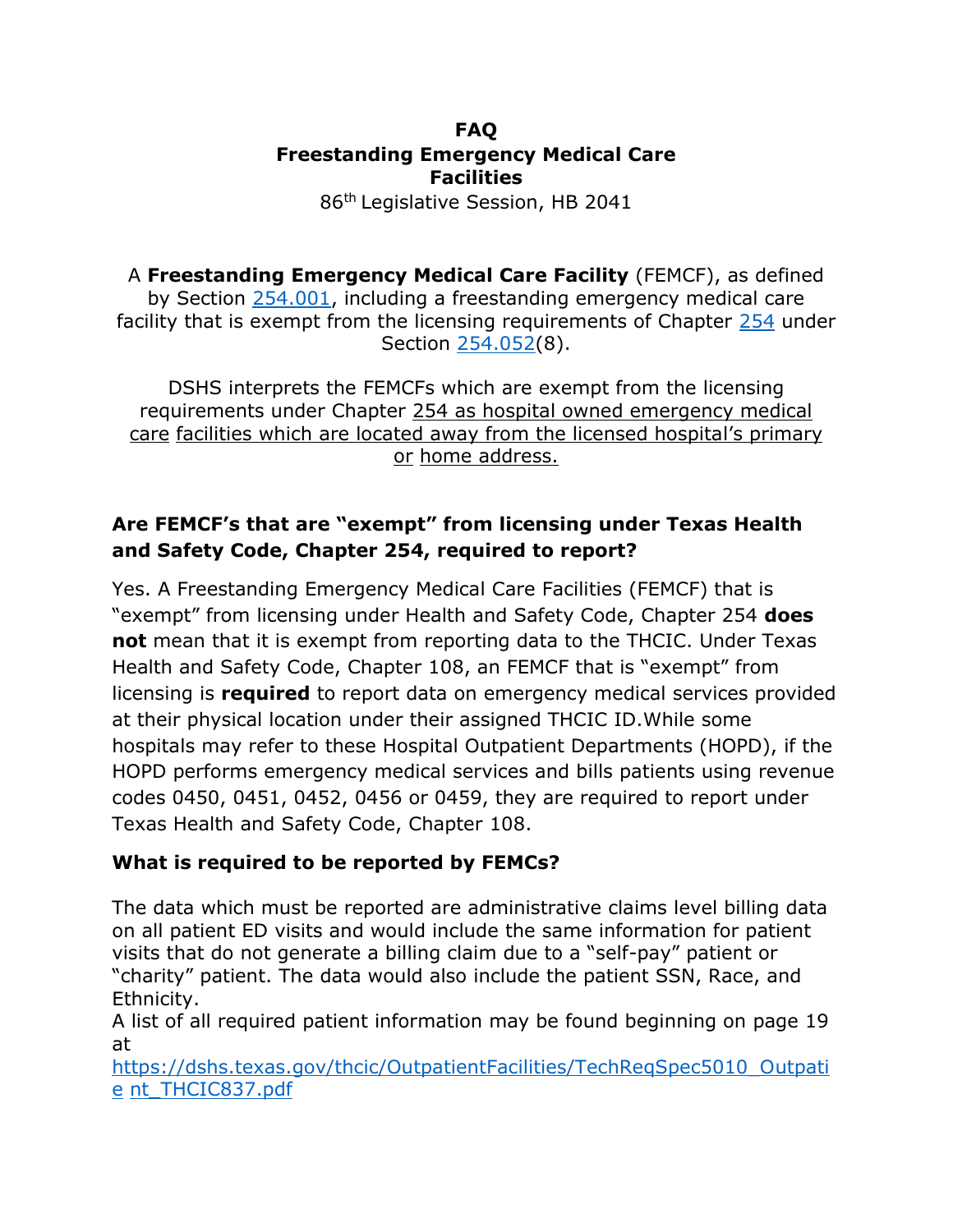### **Are HOPDs required to report?**

Yes. Hospitals sometime refer to Freestanding Emergency Medical Care Facilities as a Hospital Outpatient Department (HOPD). If your hospital has a HOPD and that facility is open 24 hours a day, 7 days a week and provides emergency medical care services, that facility's emergency medical care services will be required to report data separately from the hospital data.

## **Are Micro Hospitals required to report?**

Yes. Hospitals sometime refer to Freestanding Emergency Medical Care Facilities as a Micro Hospital. If your hospital has a Micro Hospital and that facility is open 24 hours a day, 7 days a week and provides only emergency medical care services, that facility's emergency medical care services will be required to report data separately from the hospital data.

## **Are FEMCFs required to report individually?**

Yes. Each state licensed FEMCF and hospital owned FEMCF will be required to report data to the THCIC program based on the physical location of services using a specific THCIC ID.

## **Do FEMCFs report using a data identifier?**

Yes. THCIC will issue unique THCIC IDs to each hospital owned and state licensed FEMCF for reporting purposes. FEMCF THCIC ID assignments will Emailed or mailed on **May 15, 2020** to all known FEMCs.

### **When will FEMCFs be required to begin reporting?**

We anticipate the FEMCFs will follow the THCIC Reporting Schedule beginning with **4Q2020** data reporting timeline (pending Rule approval). 4Q2020 data include services provided from October 1, 2020 through December 31, 2020. **4Q2020** data must be reported no later than **March 1, 2021**.

<http://www.dshs.state.tx.us/THCIC/datareportingschedule.shtm>

## **When do I send contact information to THCIC for my FEMCF?**

Once the THCIC IDs are issued in May 15, 2020, THCIC will provide each FEMCF with a **THCIC Facility Information Contact form** for completion and return to THCIC at that time. The contact information is necessary so that THCIC can activate an account for your FEMCF in our system.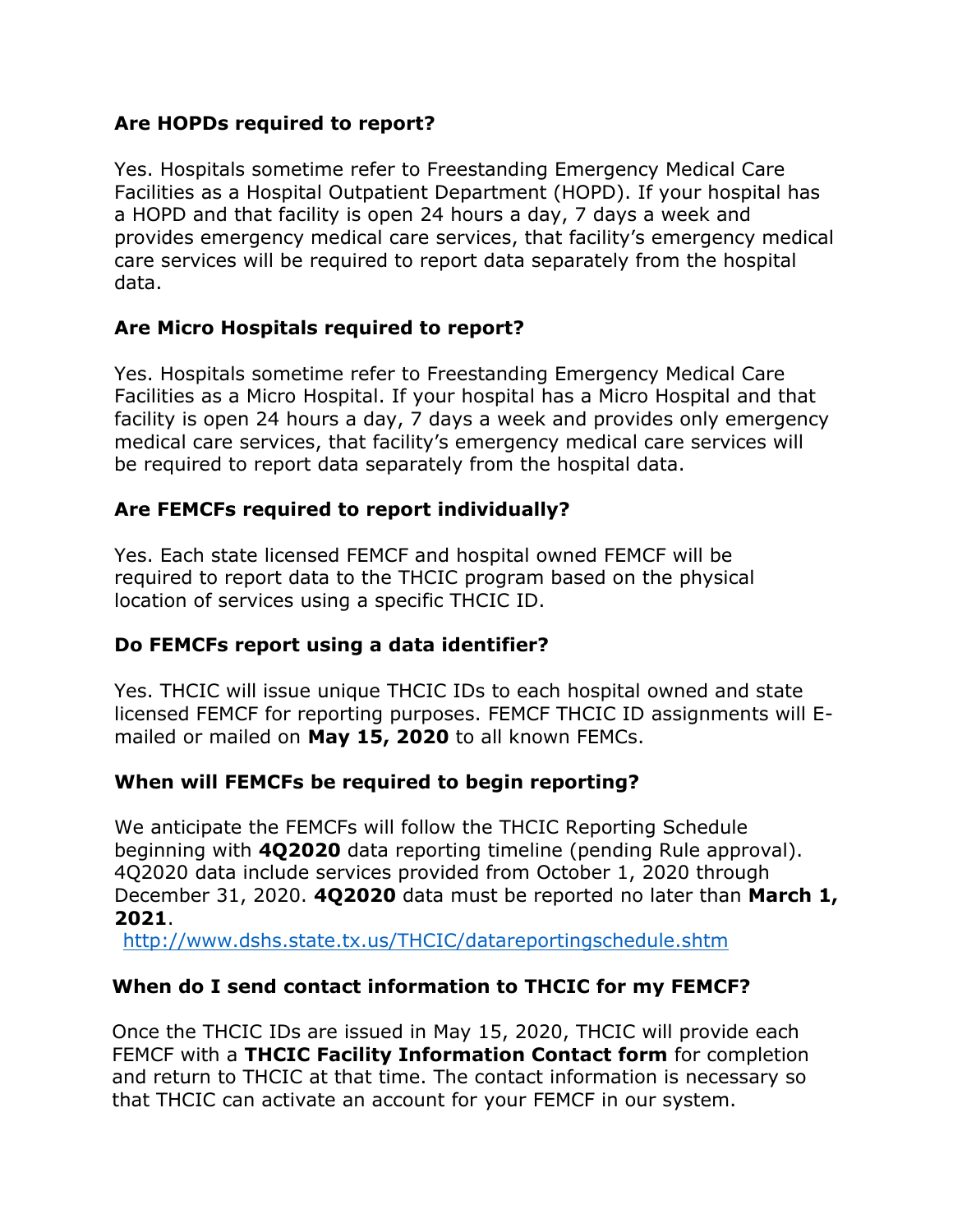### **Is there a specific format the data must be submitted in?**

Data must be reported in the ANSI (American National Standards Institute) 837 Institutional Guide format, same as required by HIPAA, with modification/addition to the K3 segment to include: Patient **Ethnicity**, Patient **Race**, and Patient **SSN** (The Patient SSN is required here if the patient is not the subscriber to a third-party payer, where the patient SSN is submitted.

The data reporting specifications format will be the same as the Emergency Department data reporting requirements, which are already available on the THCIC website.

[https://wwwstage.dshs.internal/thcic/OutpatientFacilities/Tech\\_Req\\_Spec\\_](https://wwwstage.dshs.internal/thcic/OutpatientFacilities/Tech_Req_Spec_5010_Ver_10-2_Outpatient_THCIC837.pdf) [5](https://wwwstage.dshs.internal/thcic/OutpatientFacilities/Tech_Req_Spec_5010_Ver_10-2_Outpatient_THCIC837.pdf) [010\\_Ver\\_10-2\\_Outpatient\\_THCIC837.pdf](https://wwwstage.dshs.internal/thcic/OutpatientFacilities/Tech_Req_Spec_5010_Ver_10-2_Outpatient_THCIC837.pdf)

#### **Where can I find the rule requirements?**

Rules for collecting data from FEMCFs will follow the same guidelines of the Outpatient Emergency Room rules. These rules are currently being modified to include FEMCFs.

[https://texreg.sos.state.tx.us/public/readtac\\$ext.ViewTAC?tac\\_view=5&ti=2](https://texreg.sos.state.tx.us/public/readtac%24ext.ViewTAC?tac_view=5&ti=25&pt=1&ch=421&sch=E&rl=Y) [5&pt=1&ch=421&sch=E&rl=Y](https://texreg.sos.state.tx.us/public/readtac%24ext.ViewTAC?tac_view=5&ti=25&pt=1&ch=421&sch=E&rl=Y)

### **Are there trainings available?**

THCIC provides online Webinar training to staff that have been issued a Provider Login Username. FEMCs will sign up for the OUTPATIENT Trainings for **WebClaim, WebCorrect, and WebCertification**. FEMCFs won't receive a Provider Login until **June 1, 2020** if a completed THCIC Facility Information Contact form is received from the FEMC. See the following website link for additional information about the trainings. <https://www.dshs.texas.gov/thcic/Training.shtm>

#### **How do I get a Provider Login Username?**

THCIC initiates this through our contract vendor, System13, for each FEMCF, which will occur on **June 1, 2020** if the THCIC Facility Information Contact form has been received.